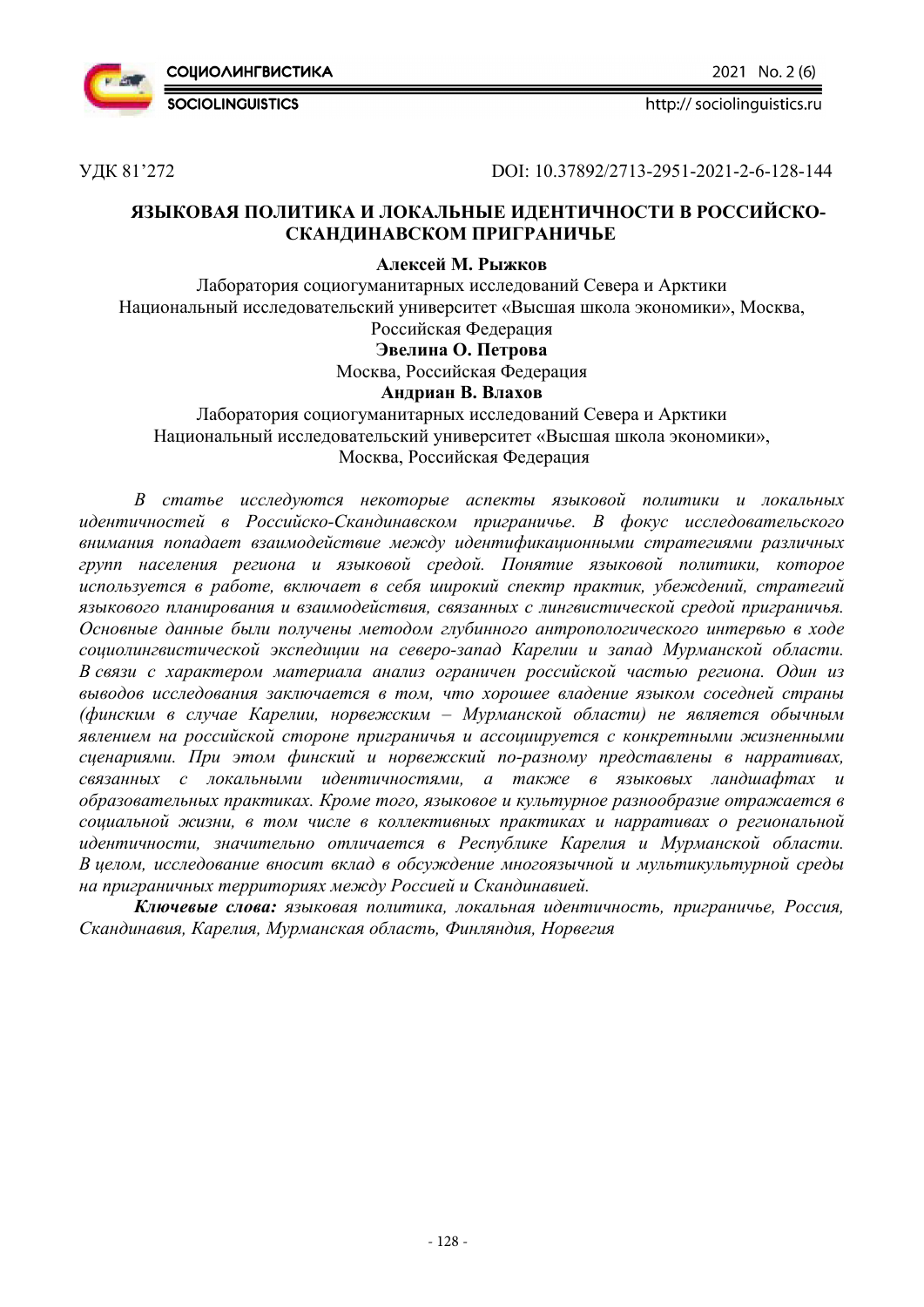2021 No. 2 (6)

**СОЦИОЛИНГВИСТИКА** 

**SOCIOLINGUISTICS** 

## **LANGUAGE POLICIES AND LOCAL IDENTITIES IN THE RUSSIAN-NORDIC BORDERLANDS**

**Aleksei M. Ryzhkov,**  Laboratory for Arctic Social Sciences and Humanities, HSE University, Moscow, Russia **Evelina O. Petrova,**  Moscow, Russia **Andrian V. Vlakhov**  Laboratory for Arctic Social Sciences and Humanities, HSE University, Moscow, Russia

*The paper investigates some aspects of language policies and local identities in the Russian-Nordic borderlands. It focuses on the interplay between identification strategies of local groups and linguistic environment of the multicultural region. The concept of language policy used in the study encompasses a wide range of practices, attitudes, beliefs as well as management strategies that are connected to linguistic codes used by borderland inhabitants. The primary data was sourced from the in-depth anthropological interviews collected during the fieldwork in the north-west of Karelia and the west of Murmansk Oblast. Due to the nature of the material, the analysis in the article is limited to the Russian side of the region. One of the findings of the study is that good command of a Nordic language (Finnish for Karelia, Norwegian for Murmansk Oblast) is not common on the Russian side of the borderlands and associated with particular life scenarios. Another observation worth mentioning is that Finnish and Norwegian are represented differently in local identity narratives as well as in linguistic landscapes and educational practices. Besides, linguistic and cultural heterogeneity uniquely reflects the social life of the each of the two Russian borderland territories. Overall, the study contributes to the discussion on the multilingual and multicultural environment of the Russian-Nordic borderlands.* 

*Keywords: Language policy, local identity, borderlands, Russia, Karelia, Murmansk region, Nordic countries, Finland, Norway* 

## **Introduction**

The territories along the borders between the Nordic countries and Russia (further – the Russian-Nordic borderlands) have been a place of intense sociocultural and linguistic interactions for centuries. In this paper, we attempt to analyse language policies implemented by various groups living in the north of the Russian side of the borderlands – the northwestern Karelia and western Kola region. Besides, we consider certain aspects of the identification processes in the borderlands, especially their interplay with the local linguistic environment. In the *Regional context* section, we provide a brief description of the borderlands and its historical development. The *Defining key concepts* section introduces notions of language policy and identity. It is followed by the section in which we describe the data and methods we used to gather it during the fieldwork. Two *Case study* sections present our analysis of language policies and local identities in the two parts of the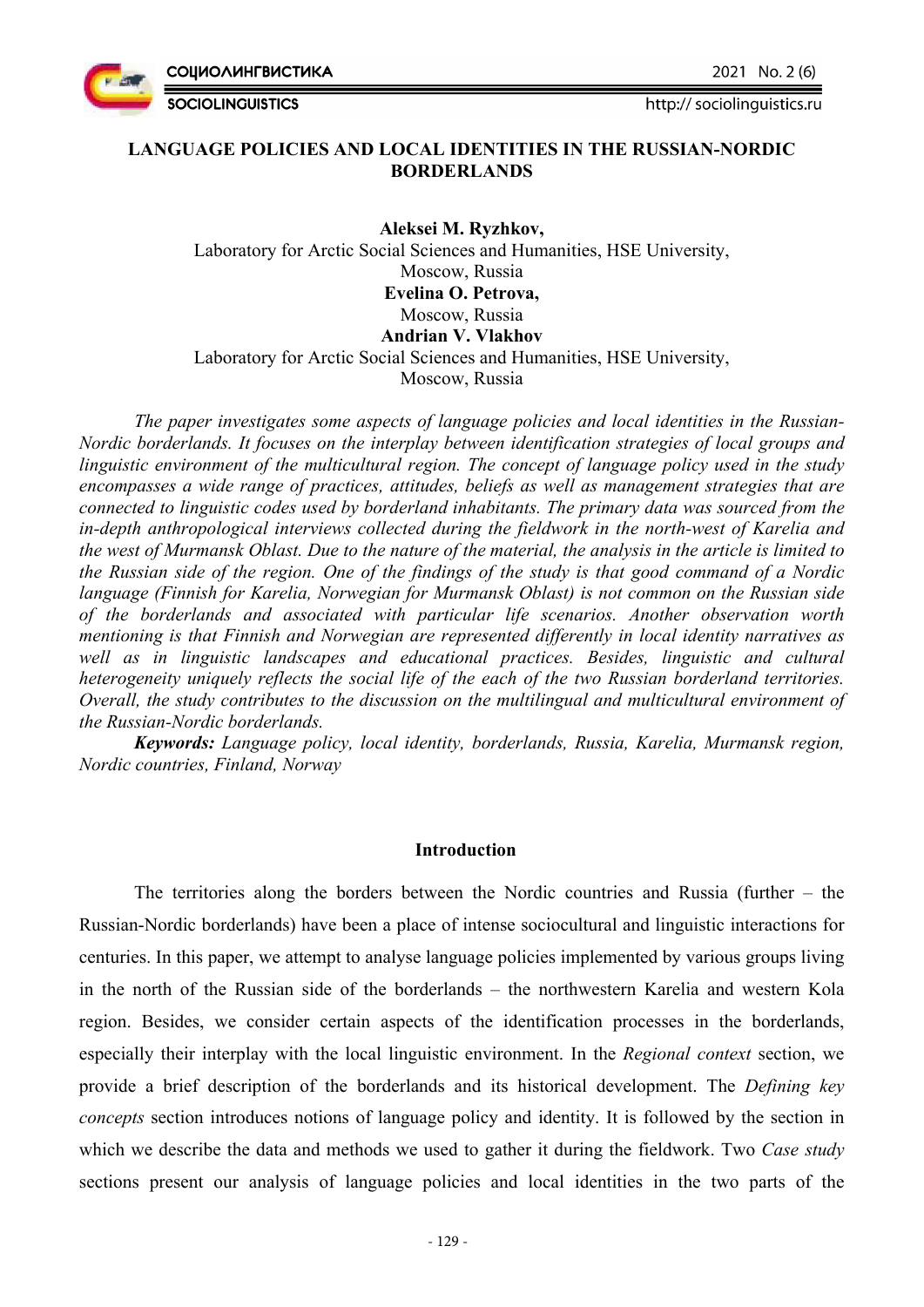borderlands. In the *Final considerations* section we summarise our interpretations of the data and propose some future trajectories for sociolinguistic research on the Russian-Nordic borderlands.

## **Regional context**

Only two of the five Nordic countries – Finland and Norway – currently have land borders with Russia. The Nordic side of the borderlands includes (moving northwards) six Finnish administrative units (maakunta) – Kymenlaakso, South Karelia, North Karelia, Kainuu, North Ostrobothnia, Lapland, and the Norwegian easternmost county (fylke) of Finnmark, which was merged, as a result of the governmental administrative reform, at the beginning of 2020 with a neighbouring county of Troms to form a larger unit Troms og Finnmark. The Russian part of the region consists of three federal subjects: Leningrad Oblast, the Republic of Karelia, and Murmansk Oblast.

The northern territory of the borderland region (without Leningrad Oblast, Kymenlaakso, and South Karelia) is an essential part of the Barents region – the transnational macro region established in 1993, shortly after the fall of the Iron Curtain, to promote cooperation between the northernmost provinces of Norway, Sweden, Finland and north-western federal subjects of Russia.

The project has been based on the premise that these territories have similar natural environments and share a long history of interaction between various cultures, both of indigenous peoples and settlers from other regions.

While different parts of the borderland have specific local contexts, the whole space can be seen as a multicultural environment characterised by various types of contact between diverse speech groups and social practices that may transgress the state boundaries.

Territories that now constitute the Russian-Nordic borderlands have been a frontier zone at the periphery of several state formations for many centuries. Long before real border lines appeared on the early political maps of Northern Europe, a number of ethnic groups were engaged here in different kinds of contact – trade, military conflicts for domination over parts of the region, missionary activities, and so on. The kingdoms of Sweden, Norway, and the medieval republic of Novgorod were the first major regional powers that considered these territories their sphere of influence and contributed to the initial stage of local colonisation.

During Russian and Swedish expansion in XVI–XIX centuries, the region played the role of a frontier between the two northern empires. Years of peaceful interaction constantly alternated with periods of war turning borders into front-lines, the states gained and lost control over different parts of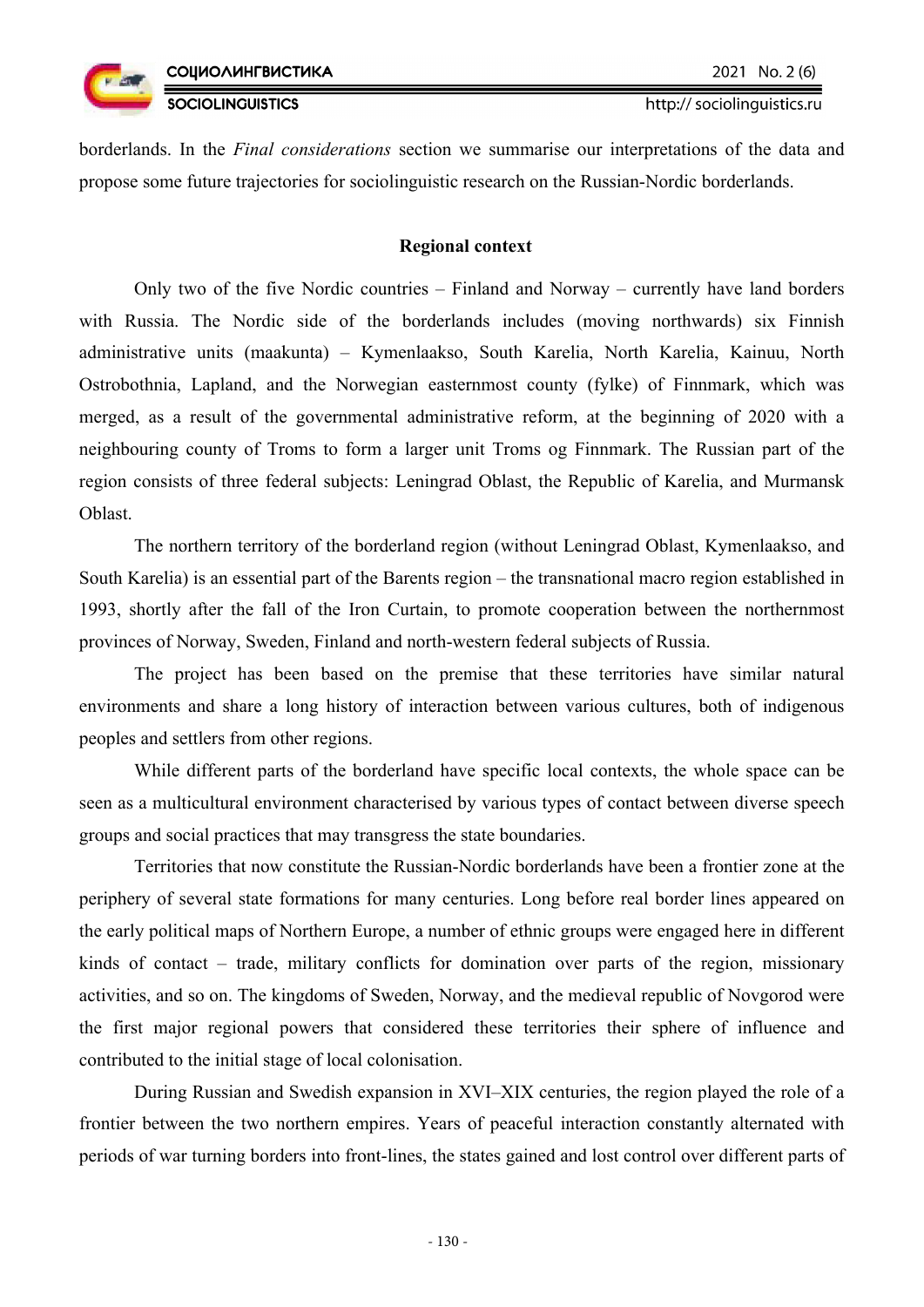the territory. Serious shift of the border happened at the end of the Napoleonic Wars when Finnish lands were ceded from Sweden, which had owned them for several centuries, to the Russian Empire.

The XX century shaped the political map of the Russian-Nordic borderland as we know it today. After the First World War, Russian Revolution and Civil War led to the emergence of Finland as a new independent state, Finnish eastern borders formed the northernmost part of the demarcation line between the Soviet Union and Western democracies. During World War II, the region turned into a zone of intensive military conflict between Soviet, Finnish, and German forces the end of which was followed by important territorial changes. Finland handed a big part of Karelia, part of the Salla municipality and the entire Petsamo province that included the country's only Arctic port to the Soviet Union and hundreds of thousands of Finnish and Karelian speaking inhabitants migrated westwards. When the Soviet control over Petsamo – renamed to Pechengsky district – were established in 1945, the USSR and Norway became neighbouring states.

Although the dissolution of the Soviet Union did not affect the geometry of the borders in the region, it activated political, economical, and social transformations of the local context. The fall of the Iron Curtain created opportunities for active interaction between Russians and citizens of the Nordic countries. Such interaction, however, has not become as intensive as in other parts of the post-Soviet frontier (e.g. in Polish-Ukrainian or Romanian-Moldavian territories) partly due to quite strict visa policies [Kolossov et al., 2012; Aure, 2011]. The linguistic and cultural barrier that enhances the dividing effect of the Russian-Nordic border might be another reason for that.

## **Defining key concepts**

As the term language policy<sup>1</sup> appears in sociolinguistic literature in quite diverse contexts, the usage of it in this paper has to be clarified. We adopt the interpretation by Bernard Spolsky who suggested that language policy should be seen as consisting of three independent but at the same time interconnected components: language practices, language beliefs and ideologies, and language management [Spolsky, 2004]. The first of them denotes the actual linguistic behaviour of a certain community – what languages, language varieties (and particular variants) the members choose for different domains of communication as well as for various interlocutors, and what conventional rules control such choices inside the community. The second component deals with the values that the community assigns to particular language varieties and variants. Lastly, language management is made up by conscious actions whose goal is to change language practices, attitudes and ideologies or,

<sup>&</sup>lt;sup>1</sup> The plural form *policies* used in the paper highlights multiplicity of linguistic practices, strategies, as well as actors implementing them.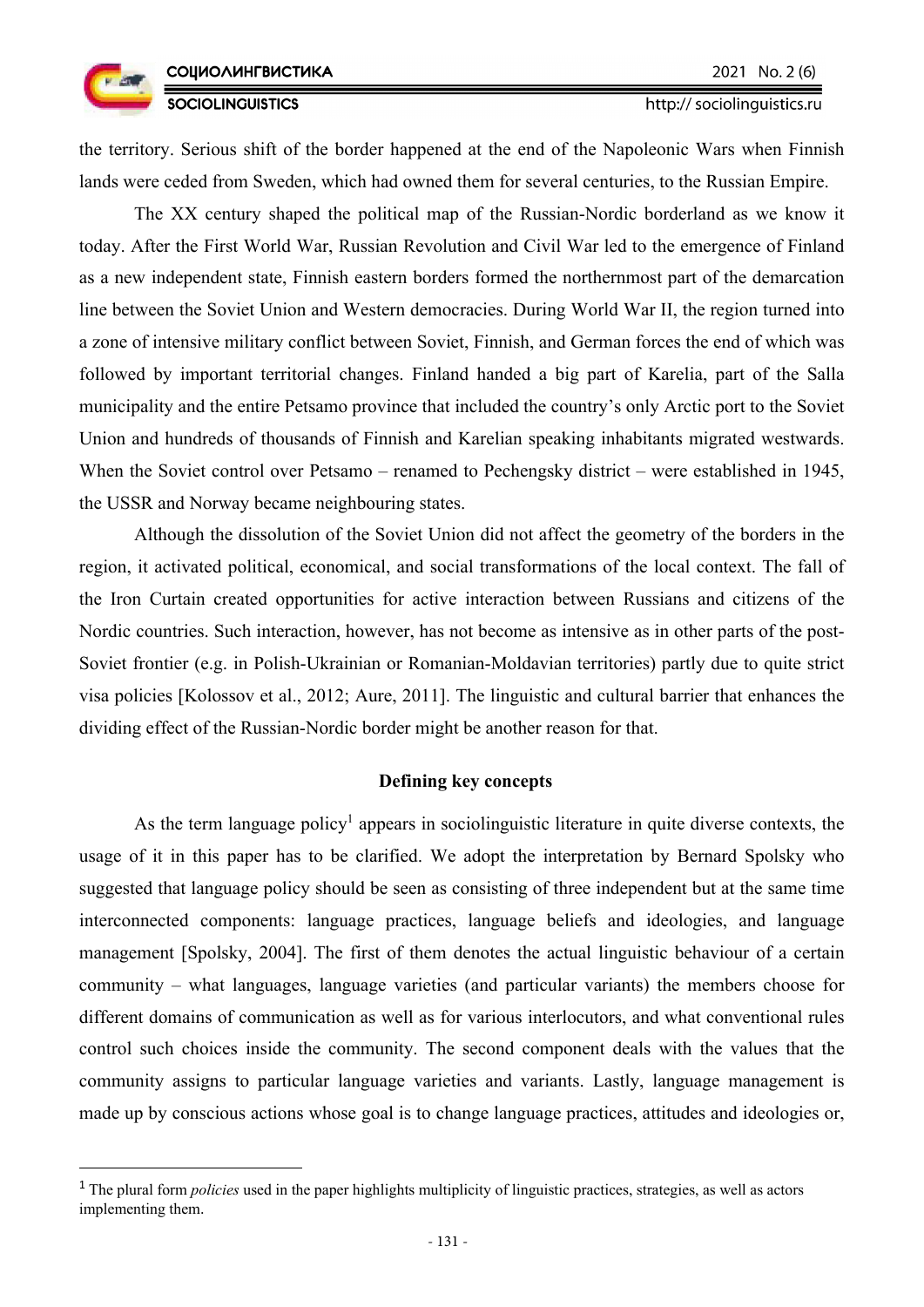



conversely, to preserve the linguistic status quo inside the community. Actors of language policies are not necessarily connected with official institutions. They might as well be individuals, social groups or non-state organisations that have (or presume to have) certain authority over the linguistic behaviour of community members.

Since the second half of the twentieth century, the concept of identity has been one of the cornerstones of social sciences. In the recent decades, it is becoming increasingly important in interdisciplinary fields focused on sociocultural dimensions of language. Early sociolinguistic studies (e.g. variationist ones) often perceived identities as fixed dispositions associated with stable categories of gender, race, ethnicity, and so on trying to reveal underlying connections between linguistic forms and sociocultural divisions. While such views have been later criticised as essentialist, modern works on language as cultural practice prefer more flexible approaches based on social constructionism. Analysing identity as a dynamic process, "the social positioning of self and other" [Bucholtz et al., 2005] might be especially insightful in the highly heterogeneous context of the Russian-Nordic borderlands. Inhabitants of the region constantly build, recreate, and shift symbolic boundaries demarcating their social worlds.

As language is habitually realised as a practice crucial to interpersonal and intergroup communication, it plays an essential role in the processes of social positioning. Linguistic mechanisms are often involved in indexical processes behind identities – overt usage of category labels, activation of ideological links between certain language forms and specific groups and individuals, expression of presuppositions regarding self-representation or perception of others. Contrary to the early essentialist approaches, language practices are not merely a reflection of identity. Modern studies take into account both cultural dispositions reflected in linguistic codes and the linguistic mechanisms of sociocultural identification [Johnstone, 1996:182]. Obviously, such interpretation implies interconnections between strategies and attitudes regarding identities and language policies.

## **Data and methods**

The current paper is based on qualitative data collected during the research trip to the Republic of Karelia and Murmansk Oblast in March 2020. The trip supported by the project "Rediscovering Russia" ("Otkryvaem-rossiyu-zanovo") was conducted by HSE students and researchers. The research team was mainly focused on the Karelian town of Kostomuksha near the Russian-Finnish border and the two urban settlements of Nikel and Zapolyarny situated close to the Russian-Norwegian border. Unfortunately, research trips to Finnish and Norwegian border towns planned as an important part of the fieldwork were cancelled due to the regime of lockdown implemented by the governments of these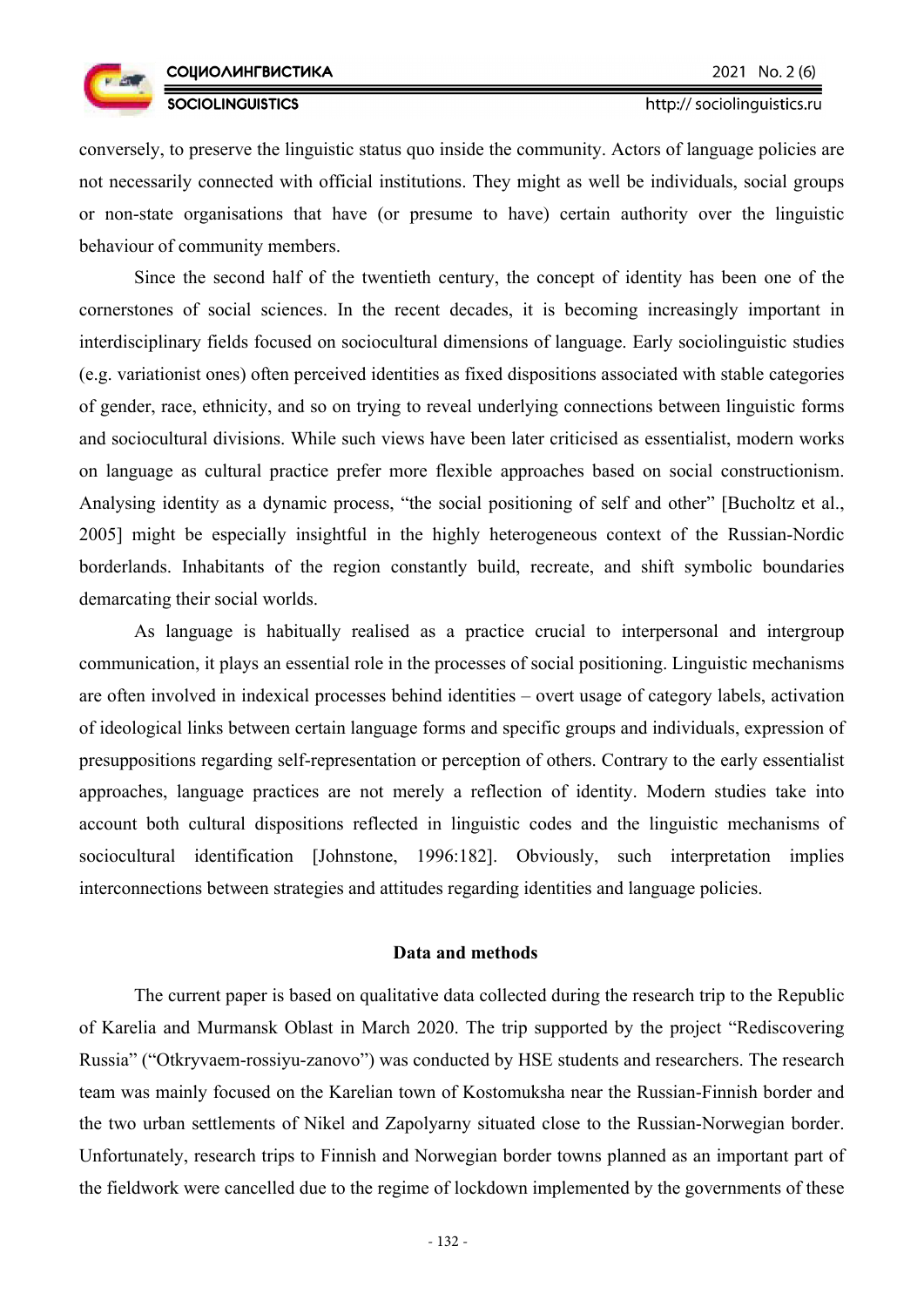

two states at the beginning of the COVID pandemic. This resulted in the lack of important data that would have allowed the study to present relevant points of view of speech communities living in the north-western part of the Russian-Nordic borderland. The scope of the paper is therefore mostly limited to the analysis of identification processes and language policies on the Russian side of the region.

As the main method of data collection, we used anthropological in-depth interview. The major criterion for the choice of informants was that they had to be local inhabitants, whose life scenarios unfolded in the sociocultural contexts of the borderlands. Among the 60 interviewees (41 females and 19 males; 25 in north-western Karelia, 35 in Murmansk Oblast) were activists concerned with preservation of indigenous minority languages and cultures, administrative workers responsible for the issues of cross-border cooperation, employees of big industrial enterprises operating in the region, students, pensioners, and so on. It would be difficult to measure the representativeness of the sample, as it is problematic to identify all the parameters that might affect informants' language behaviour and attitudes prior to conversations. As all of the local inhabitants are involved in various sociocultural practices happening in borderland areas, they are potential sources of information relevant for the current study. In addition, we used linguistic landscaping (more on the method see [Gorter, 2006]) to gather insights into local policies concerning the use of written languages in public spaces.

#### **Case study: Kostomuksha**

Kostomuksha was founded in 1977 to maintain the functioning of a large iron ore mine. Albeit, being a young Soviet town created in cooperation with Finnish specialists, includes parts that were previously rural settlements of indigenous Karelian population. Certain names of the streets (e.g. Aurinko) or districts (e.g. Kontokki) reflect remnants of the pre-industrial history of the place. While some inhabitants still identify themselves as ethnic Karelians or claim to have Karelian ancestry, the overwhelming majority of the population was formed by migrations from other parts of the Soviet Union during the industrial development of the territory.

Numerous elements of Karelian, Finnish, Vepsian, Sami, and Slavic origin that emerged on the region's map at different stages of history [Mullonen et al., 2008] have been of particular interest for comparative linguistics. For a sociolinguistic study, however, a subjective (or rather intersubjective) view of toponyms presented by inhabitants is much more important than actual etymologies as it may help reconstruct local self-identification strategies in relation to the territory. Russian-speaking inhabitants of Kostomuksha seem to be aware of the foreign nature of regional toponymy.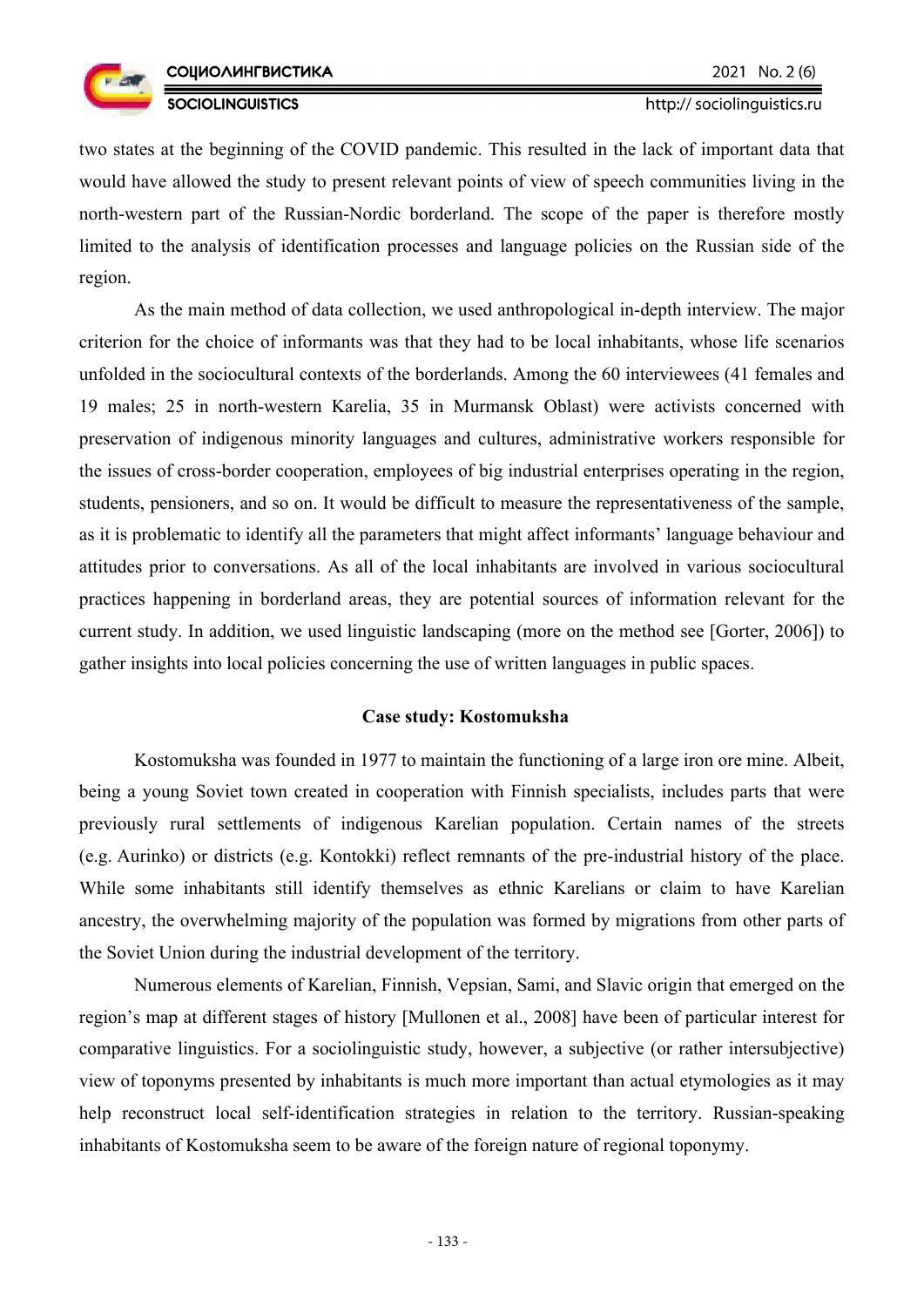## **SOCIOLINGUISTICS**

Commenting on the etymology of the very town's name, informants suggest different versions, all of which, however, imply non-Russian source of it and, what is even more important in the context of local identity, indicate that the territory is historically connected with cultures of "others".

*"There are many ways to translate the name of our town. One of the translations is not really pleasant – "rotten swamp" or "deadly place", something like that. <...> There are mostly Karelian or Finnish names around here".* 

For some of the townspeople (especially those involved in cultural / linguistic activism), the toponymic system is not an absolutely rigid symbolic space – it can be modified in order to represent the territory's identity more adequately (obviously, according to their dispositions).

*"They [a Karelian society] proposed naming one of the streets after Jaakko Rugojev [a famous Karelian writer]. I wrote a letter [to the administration] too. <...> And I suggested [to the commission] that a new street should be named Беломорская [Russ. 'White Sea' (street)]. Our region was known as Vienan Karjala [Karelian 'White Sea Karelia']".* 

Language policies which are related to the verbal representation of space might be interpreted as one of the symbolic tools used by Russians living near the Russian-Finnish border to perceive parts of the two independent states as a single region characterised by active cross-cultural interaction. Perception of the borderland territory is reflected and to a certain extent even constructed in local language practices. Talking on the mobile phone and specifying his / her whereabouts, an inhabitant of Kostomuksha would easily utter phrases of the type "I'm not in Russia yet, I'm in Kostomuksha". The spatial status of the neighbouring state is also expressed in everyday discourse of the townspeople. When answering whether they have been abroad, some of those informants who have crossed the Russian-Finnish border hesitated and admitted that it is difficult for them to see Finland as a 'true' foreign country.

*"And when I was asked if I'd ever been abroad, I said no… But then I thought: 'Wait, but I have: I go to Finland from time to time!' So you don't even realise you travel abroad".* 

The shorter symbolic distance between life contexts of the Kostomuksha population and the neighbouring country seems to be indicated by local vocabulary. Discussing something related to Finland, informants frequently used the term 'Finka' (Finn) which is a colloquial equivalent for the standard Russian name of the country ('Finland'). Such usage is also attested in Leningrad Oblast and Saint-Petersburg [Skrebtsova, 2019], whose inhabitants are often engaged in cross-border interaction and see Finland as a neighbour, but is completely untypical for Russian speakers of the regions situated far from the north-western frontier. This resembles the situation when Russian-speaking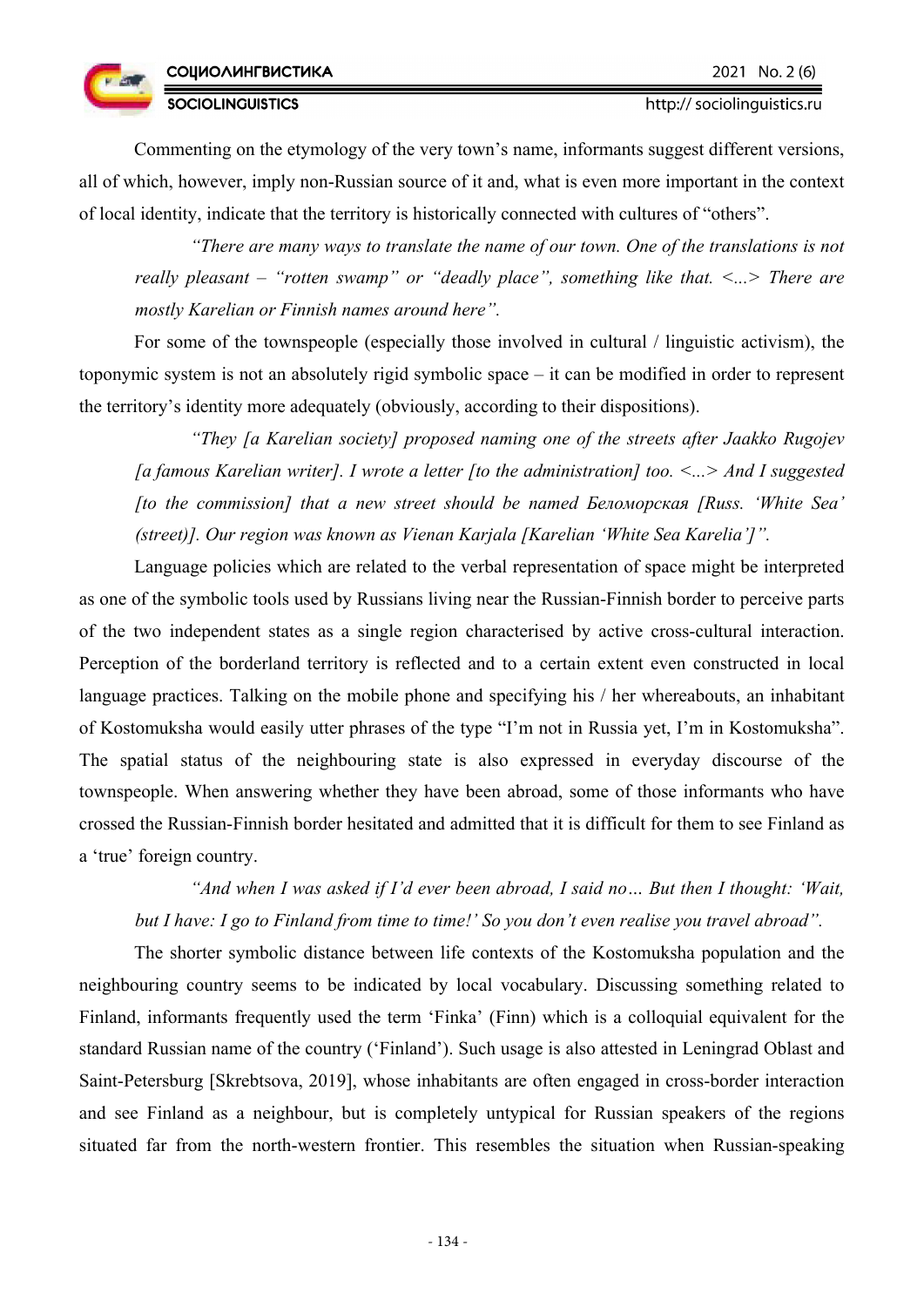http:// sociolinguistics.ru

inhabitants of the Russian-Norwegian borderland developed colloquial toponyms Kirsanovka and Kirik as new 'russified' names for the Norwegian town of Kirkenes [Rogova, 2009].

Informants tell about several types of regular cross-border interaction with Finnish citizens. The Russian-Finnish practices of cooperation are reflected in the local linguistic landscape. While Russian is used most frequently as a written language of public spaces of Kostomuksha, there is a considerable number of inscriptions in Finnish. They are usually found in bars, cafés, restaurants and shops where they function as tools for communication between Russian-speaking staff and Finnish clients.

On the other hand, a good command of Finnish is mostly associated with life scenarios more tightly connected to the neighbouring country – studying or working in Finland, creating a family with Finnish citizens, doing business with Finnish companies, etc. Although there is a demand for learning Finnish in the town as well as opportunities to do that, English is often believed to be more beneficial even in the borderland social environment.

*"Those who want to move to Finland – they learn the language. There are fee-based courses [in the town]. <...> People think English is more promising than Finnish. They don't learn it without a specific reason. People learn it when they want to study in Finland".* 

While Kostomuksha is a part of the multilingual environment characterised by regular interaction between speakers with different sociocultural backgrounds, local inhabitants express a wide range of opinions regarding linguistic codes that are present in the territory. Those townspeople who identify themselves as Russians and are not involved in activities connected with indigenous cultures of the region often describe minority languages (mostly referring to Karelian) as something they hardly ever encounter.

*"As for Karelians, I haven't really dealt with them. And I don't think I know any true natives".* 

In the eyes of local Russians, Karelian ethnic identity is inseparable from the Karelian language – it is impossible to be a 'true' (interviewees used markers коренной Russ. *'indigenous', 'root'*; истинный *'true'*; старовер *'old-believer'*) Karelian without keeping the community's "authentic" linguistic code alive. Russian interviewees often express quite indifferent attitude towards the Karelian language and do not expect it to be of importance for anyone who does not belong to the ethnic community.

## *"It's just this way. I've never had any [specific feelings about Karelian]..."*

The main function of Karelian recognised by the linguistic majority is that of cultural preservation; therefore, it is not believed to have any pragmatic significance for inhabitants.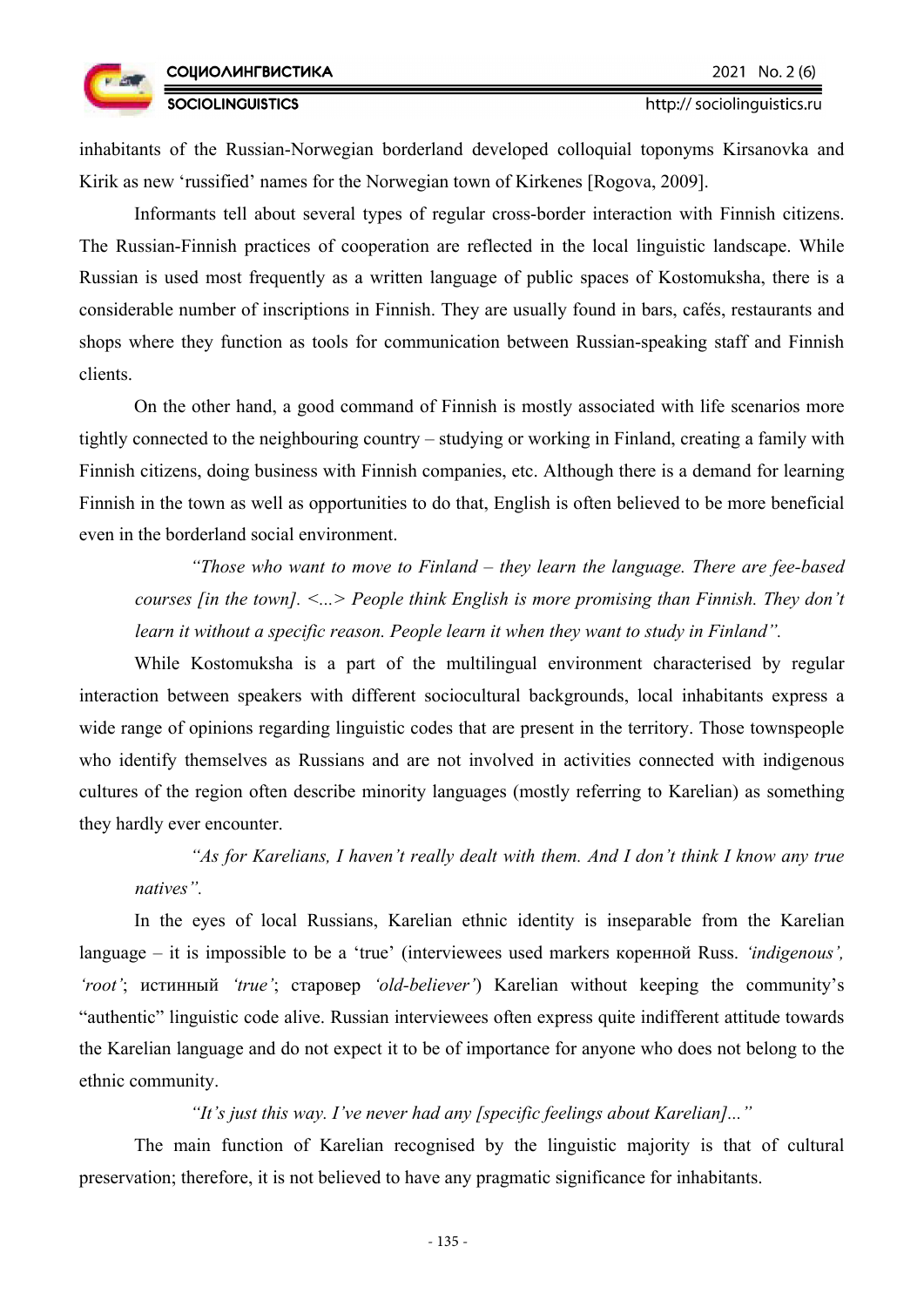**SOCIOLINGUISTICS** 



http:// sociolinguistics.ru

*"I don't think those living in Karelia have to learn Karelian. Those raised in [native] families should – to preserve their culture".* 

The indigenous language most closely associated with the territory is Karelian. While some informants mention Vepsians and Sámi when asked about local ethnic minorities, these groups are represented in the narratives as something more distant and almost mythical completely unrelated to contemporary social life. Ethnic minorities are often perceived as "hidden" cultures existing in rural areas, several different speech communities can be grouped together as opposed to the linguistic / cultural majority. Sometimes they are even closely associated with Finns which seems to create a symbolic distance between Russian-speaking settlers and Finno-Ugric indigenous population of the region.

*"[As for Karelians], maybe [they still live] somewhere in Voknavolok, Olonets, where there are Vepsians. They don't live [in Kostomuksha] here anymore, so the language disappears. <...> I've never met them personally. I think there are still Vepsians, Lapps [лопари – an obsolete Russian name for Sámi], Sámi out there, if you start searching".*

Voknavolok (Vuokkiniemi in Karelian) is a relatively small settlement situated within one hours' drive from Kostomuksha inside the same urban district. It is regarded as one of the oldest villages of the region and a centre of North Karelians' culture. The contemporary social life of the village reflects different policies of Karelian linguocultural revitalisation in such diverse aspects as primary education, representation of space, festival activities, etc. Its toponymy, for instance, illustrates how active inhabitants attempt to shape the image of the place through the policy of giving "indigenous" names to its parts.

"Village House" ("Dom derevni") is an administrative and cultural centre of Voknavolok involved in various projects on Karelian revitalisation in the region, one of which is to fill the local landscape with indigenous toponyms. In our conversation, one of the "Village House" employees claimed that setting up signs with Karelian names for different parts, streets and historic buildings of the village can serve two major purposes. First, it contributes to the internal identity of the place as inhabitants become exposed to the symbolic evidence establishing Voknavolok as a native Karelian settlement. Second, it creates the same image for tourists and other visitors and makes the minority language and culture visible.

There is a certain duality underlying the project itself and the positioning strategies of the place in general. On the one hand, the village is represented as a unique locale. There are names and objects that recall its vital role in the creation of the Karelo-Finnish national epic Kalevala, parts of which Elias Lönnrot recorded here. Family names of prominent inhabitants of the village are seen to indicate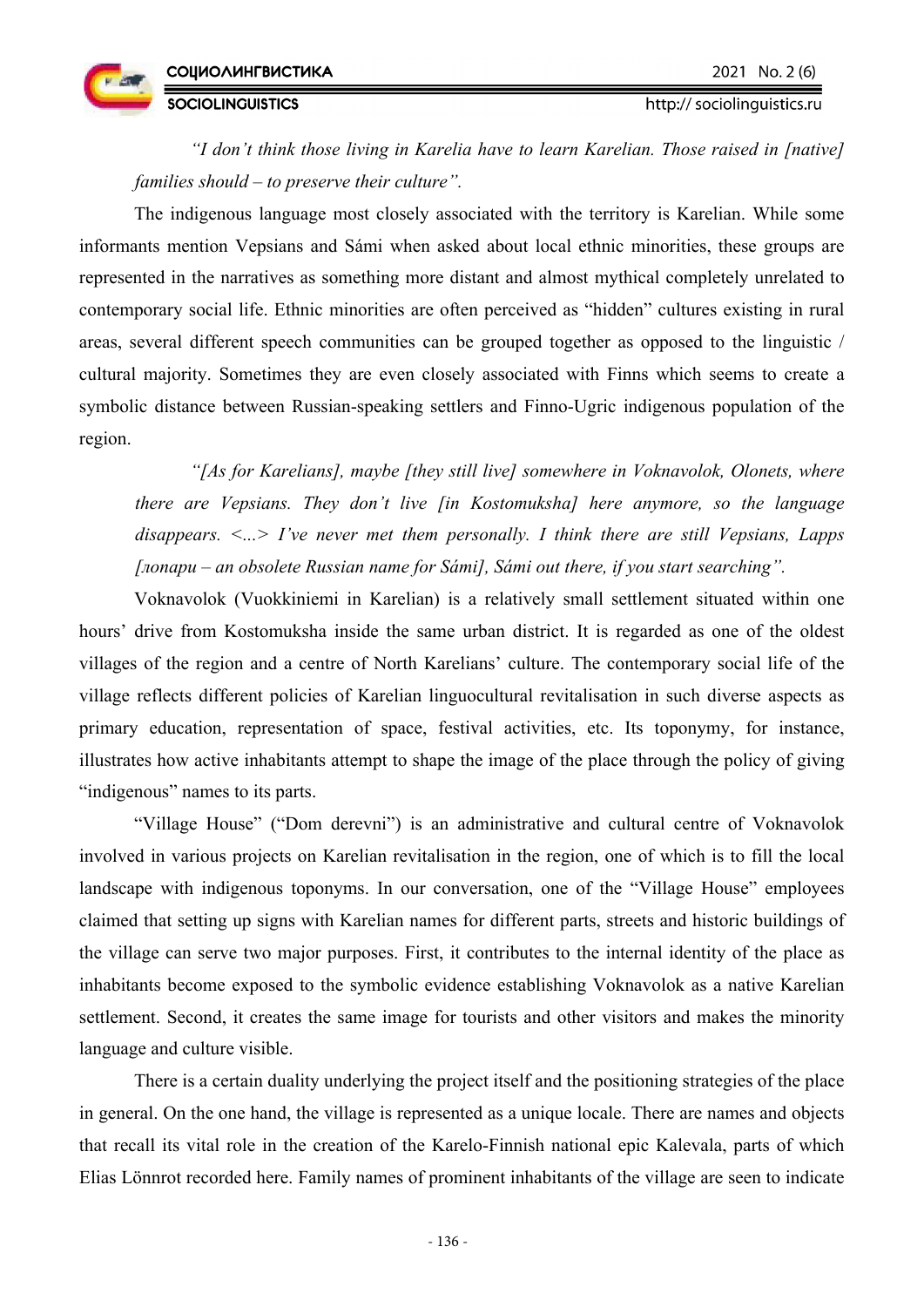

http:// sociolinguistics.ru

its individual history. On the other hand, there is an attempt to present Voknavolok as a "true", "prototypical" Karelian settlement. For instance, there are several traditional wooden buildings brought here from other villages that were reorganised or completely liquidated during the Soviet period. Place naming policies implemented by the activists also reflect the concept of Karelian authenticity.

*"The centre is ryhjä. Maybe this word wasn't used in Voknavolok. But in general, in Kalevala, in Yushkozero – in these villages the centre of the village is ryhjä. <...> We would put it [the sign] in a place where there's a shop and the main crossroads".* 

One of the main problems hindering the revitalisation, according to activists, is a lack of systematic Karelian instruction in comprehensive schools of the region. Even in the Voknavolok comprehensive school Karelian is not taught as a full-fledged subject. The situation could change only if schoolchildren's parents would be willing to include the indigenous language in the curriculum. Currently, a linguistic code that is usually first acquired by Karelian children is Russian. As parents do not speak the indigenous language, Karelian classes in schools are seen as a compensatory mechanism. Among the Karelians born in the middle of the twentieth century, however, there are still those who are considered native speakers. According to the activists, they can play a major role in transition of the language to the youngest members of the community.

In general, the north-west of Karelian frontier is inhabited by different groups with diverse sociocultural identifications. All of them are in one way or another influenced by the borderland context. The closeness of Finland makes transnational interaction possible and provides local inhabitants with biographical trajectories that are harder to realise in inner regions. Although only a small part of the population decide to move to Finland (e.g. to start a family or have an education), such life strategies are not considered unconventional. Language of the neighbouring state is seen as a communicative tool enabling transition between sociocultural environments and successful integration. Whereas the Russian-speaking majority consider Karelian (and other indigenous languages) to have solely a symbolic function of preserving ethnic identity, mutual intelligibility existing between North Karelian and Finnish contributes to the linguocultural integrity of the frontier. There is no single communicative code that unites all the inhabitants of the region, and yet certain local patterns of language use, language attitudes and ideologies establish the Russian-Finnish borderlands as a space that crosses the official boundaries.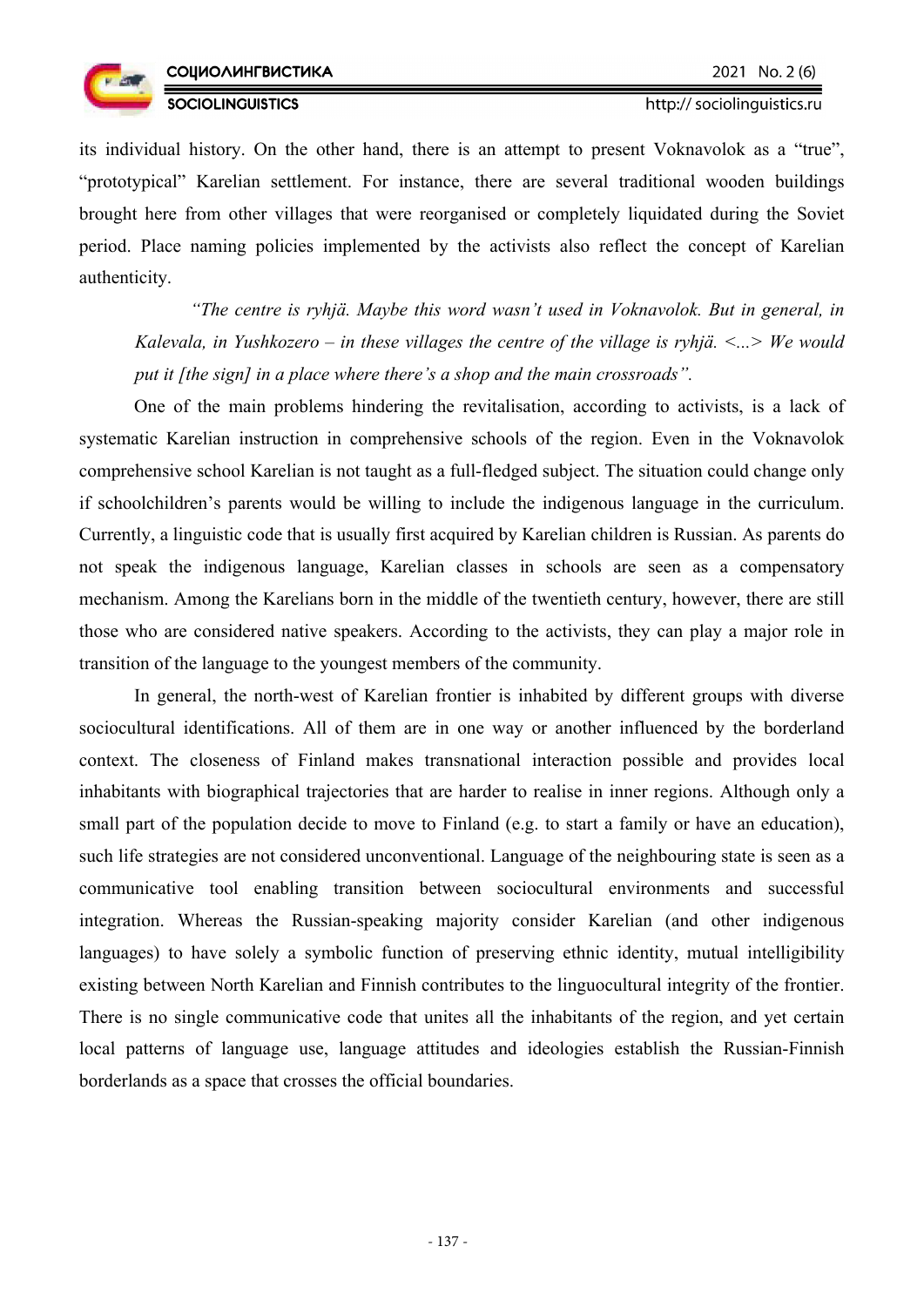http:// sociolinguistics.ru

### **Case study: Nikel and Zapolyarny**

The towns of Nikel and Zapolyarny are situated in the northernmost area of the Russian-Nordic borderlands. While there seems to be no indigenous minority groups among the predominantly Russian-speaking population, local inhabitants are engaged in cross-border interaction with Norwegian neighbours. The two towns are perceived in the local discourse as a kind of siblings: they are often compared and at the same time considered to be parts of a single space not only due to closeness to each other, but also through the chain of industrial production, common administration and constant movement of people between them.

Nikel is an urban settlement located in the northwestern part of Murmansk Oblast several kilometres to the east from the Norweigan border. Soviet authorities founded it right after the end of World War II on the site of the Finnish settlement Kolosjoki specialised in nickel ore mining since the entire Petsamo district had been ceded from Finland. The town's population and economy grew steadily until the collapse of the socialistic system, whose aftermath affected the local industry and forced thousands of inhabitants to move to other regions. Whereas the dream of the technocratic paradise in the Arctic had failed, the fall of the Iron Curtain and liberalisation of the border regime provided conditions for the town's transformation into the northern outpost of Russian-Nordic cooperation [Mikhailova, 2014].

The narratives of common identity in the town predominantly refer to the Soviet industrial and military colonisation of the region. Being the children or grandchildren of those who came from the South (in local narratives this "variable" geographical concept mostly refers to the central and southern territories of European Russia, as well as to several post-Soviet states), locals do not feel a historical connection with the region. They tend to contrast themselves to Norwegians from the borderland towns whose families have lived in the region for centuries and developed much stronger ties to the territory. Informants characterise population of the Russian side not only as "*those who came from other places* [i.e. from the South]" but as "*time-servers* (временщики)", always ready to move away. However, several informants tell that, despite this 'nomadic' mindset, Russian inhabitants often consider the North to be their home and cannot leave it.

The Norwegian municipality of Sør-Varanger is located several kilometres to the west of Nikel and townspeople admit that the borderland position has a vital role in defining their life.

### *"The closeness of the border affects us a lot. <...> It doesn't feel as if it was locked".*

Informants mention practices of cross-border shopping (Russians usually buy food in Norwegian supermarkets while Norwegians are also interested in alcohol, cigarettes and gasoline as these products are cheaper on the Russian side). There exists interaction between Russian and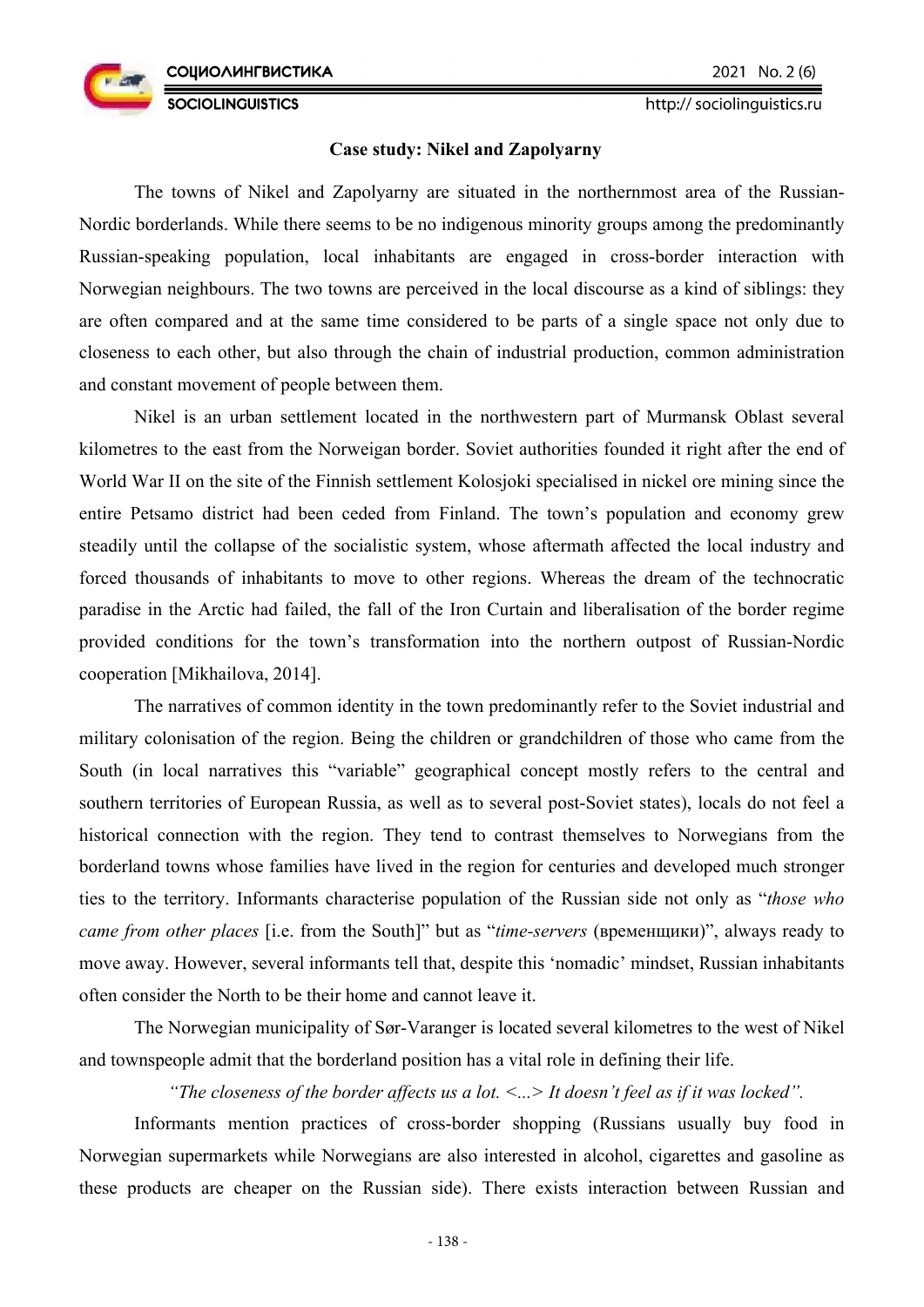**SOCIOLINGUISTICS** 



#### http:// sociolinguistics.ru

Norwegian educational institutions (e.g. kindergartens and music schools). Despite the active processes of cross-border interaction, there are few townspeople in Nikel who have knowledge of Norwegian enough to communicate with their foreign neighbours.

*"Those who speak the* [Norwegian] *language are few and far between".* 

There seems to be several major reasons for that. First, Norwegian is not taught in Nikel comprehensive schools (even as an elective) with English being the only foreign language in the curriculum. A local language school focuses on English study programmes, although it offers a Norwegian course. Another option to learn Norwegian is to apply to a programme in Pasvik Folkehøgskole (Norw. Pasvik Folk high school). It is an educational centre situated on the Norwegian shore of the lake Svanevatn divided by the border. As the language programme is quite expensive, the institution provides one free position for a student from Nikel's comprehensive school.

Second, as the main destination of those townspeople who regularly cross the border is Kirkenes, local views on the role of Norwegian in their practices of interaction substantially formed by their experiences there. Many shop assistants in Kirkenes are native speakers of Russian or at least can maintain a conversation with a client in Russian. Since shopping is the most prototypical crossborder interaction practice, the opportunity to do it without any code-switching creates a representation of Kirkenes as a place not "completely abroad", as a part of the local functional space.

*"In each Norwegian shop, at each counter, there stands a Russian-speaking woman. All our folks who moved, who settled down there, got married – they work as shop assistants".*

When Russians in Nikel do learn Norwegian, it is usually connected with family life, education, or career in the neighbouring country. The first scenario appears most frequently in the narratives shared by the interviewees.

*"A friend of mine left for Norway, married there, gave birth to two kids. She works as a medic. She divorced her husband but stays in Norway, doesn't want to come back to Russia.*  [Her] *kids speak both Russian and Norwegian".*

Attitudes towards learning Norwegian in the local context vary. Some informants think it might be advantageous for a career in Nikel, whereas others consider English to be much more important saying that Norwegian is for those who decide to emigrate to the neighbouring country.

The town of Zapolyarny is situated about 30 kilometres eastwards from Nikel. Founded in 1956 as another industrial settlement, it has undergone similar phases: economic growth and workforce immigration in the first decades, crisis in the 1990s and the ongoing outflow of the population. The life in the town is also to a large extent defined by a metallurgical plant – with the one in Nikel they form a combine owned by the Nornickel («Nornikel'») corporation. Situated at a longer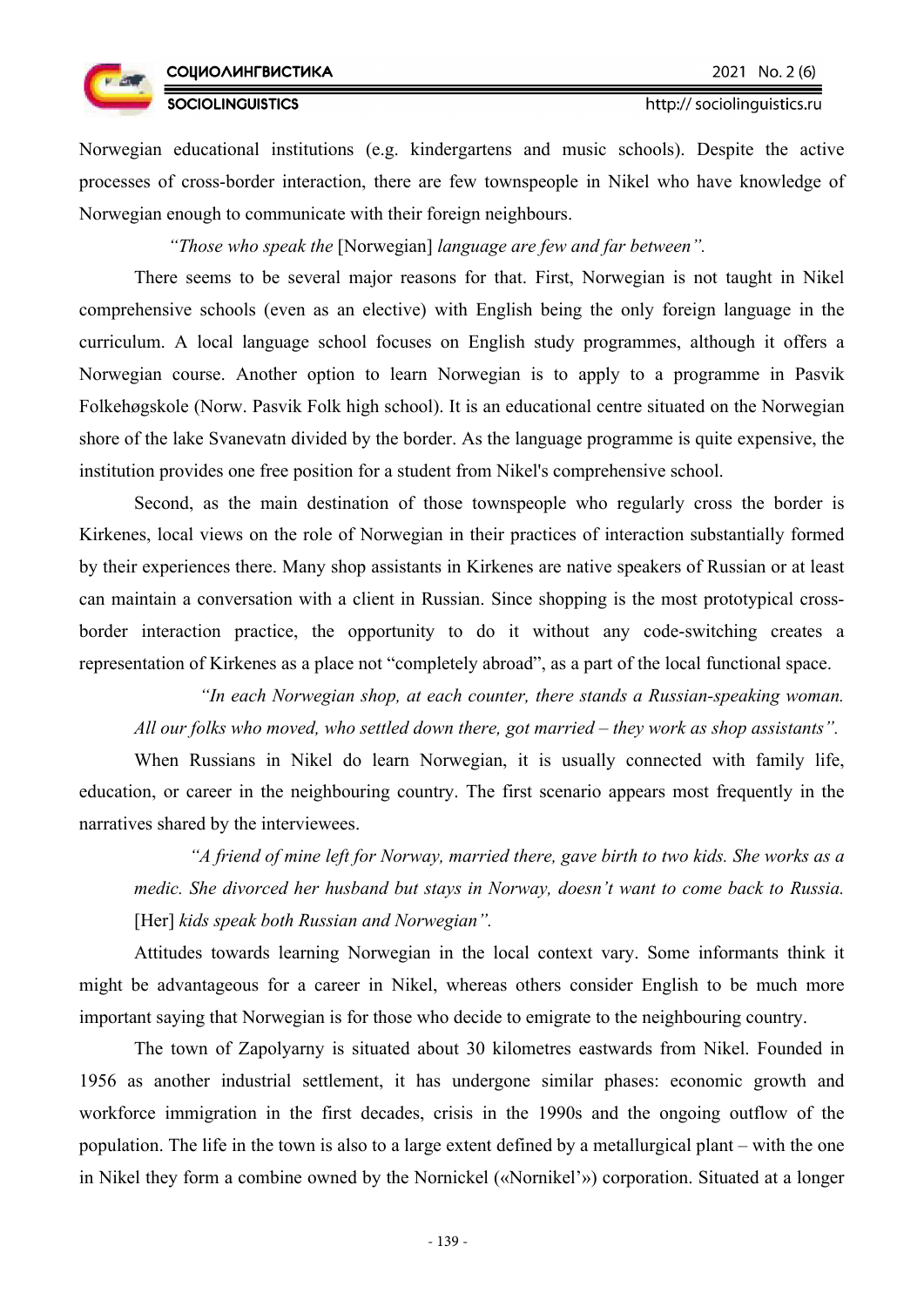http:// sociolinguistics.ru

**SOCIOLINGUISTICS** 

distance from the border than Nikel, Zapolyarny is visited by fewer Norwegians. However, there still exist quite common practices of cross-border interaction.

*"They visit us, we do them. There's something on their side, something on ours. So you've got kind of an exchange. We get something cheaper or tastier there, or at least we think so. Something – the other way round".* 

According to informants, language education in Zapolyarny is worse than that in Nikel. A teacher at a music school recalls that the strongest interest in learning foreign languages in the region was during the Perestroika and immediately after the border regime liberalisation. He learnt Norwegian in the 1990s and later worked as a language teacher in a local comprehensive school and held Norwegian classes for townspeople. Currently, the demand for learning this language (and foreign languages in general) in the town appears to be relatively low.

*"My students might have been the first ones in Russia to have Norwegian as a subject included into a school certificate"* 

Just like in Nikel, English is considered a language knowledge of which is sufficient for crossborder communication with Norwegians. For instance, comparing linguistic landscapes in Kirkenes and Zapolyarny, one of the informants sees English, not Norwegian, signs and inscriptions in the Russian town as a counterpart to the Russian ones in Kirkenes. Our observations support such a view – there does not seem to be any significant presence of Norwegian in the linguistic landscape of the town (the same holds for Nikel).

*"In Zapolyarny signs in English were set up just recently (a year or two ago) while in Kirkenes Russian signs appeared ten years ago, so we're nine years behind them"*.

For the most part, both Nikel and Zapolyarny townspeople whose main destination of crossborder trips is Kirkenes view the Norwegian town as a part of a functional space where Russian is a sufficient tool for interaction. None of the informants thinks that habitual cross-border activities require knowledge of Norwegian – it is perceived as a linguistic code whose command is needed for those Russians whose life scenarios are more deeply tied with Norwegian social contexts.

The only informants (except members of the language minority communities themselves) who could provide information on indigenous cultures of the Russian-Norwegian borderlands were those whose professional life is somehow connected with the cultural life of the region – librarians, an artist making souvenirs in the traditional Sámi style, a cross-border cooperation specialist, etc. Others do not reflect on indigenous groups in the narratives of contemporary borderland life. This seems to indicate that the concept of "indigenousness" personified in particular minority groups is not a common part of the local discourse on the ethnolinguistic life of the territory. Russian settlements of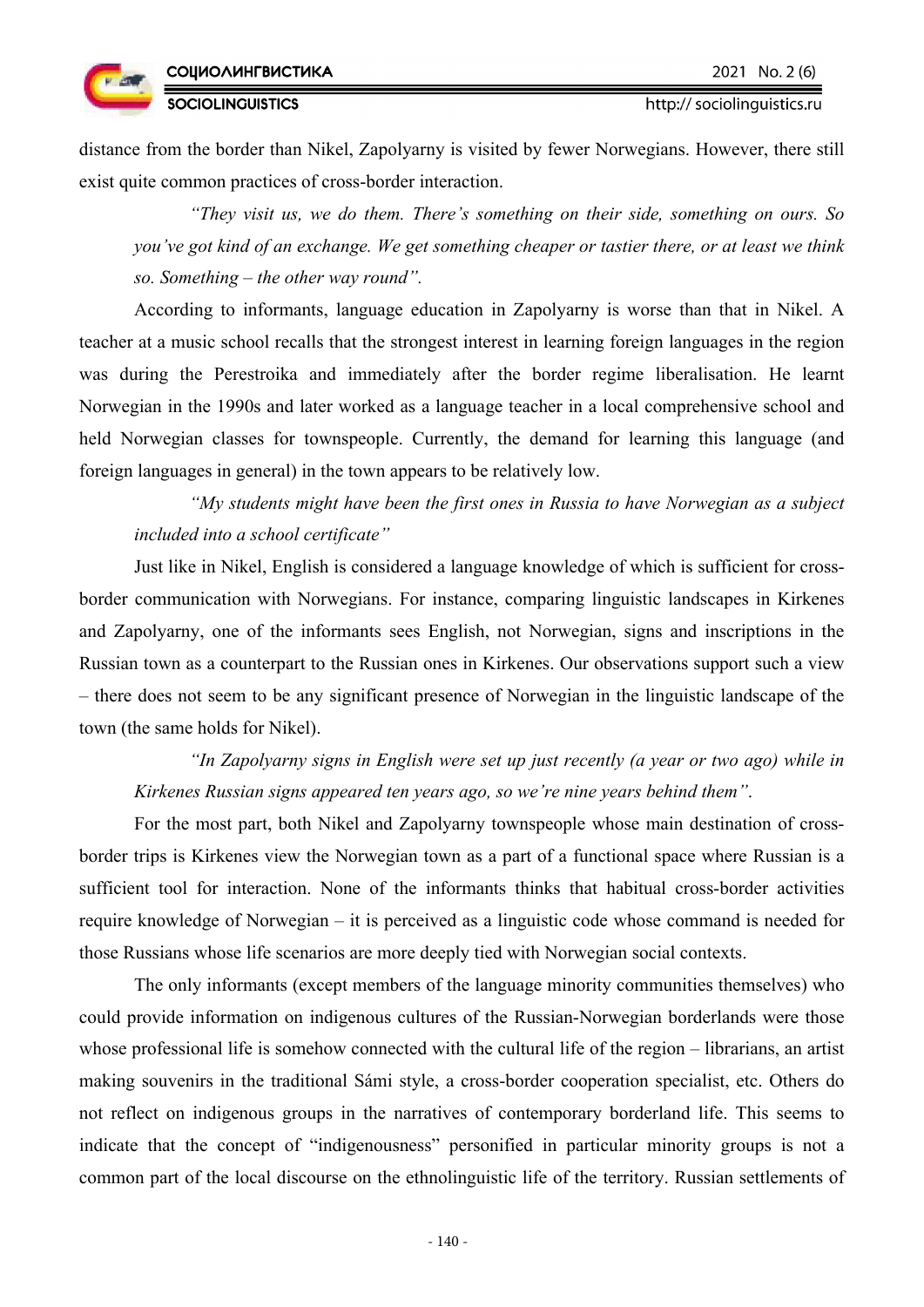

the frontier are often perceived as surrounded by "no man's land", while groups of Sámi, if mentioned at all, are described as a disappearing culture whose remaining members now dwell outside the frontier. On the other hand, several informants claim that Norwegian Sámi are integrated in the life of Norwegian municipalities including the border municipality of Sør-Varanger.

To summarise, the language situation in the northernmost part of the Russian-Nordic borderlands is characterised by certain asymmetry between the Russian and Norwegian parts of the frontier. Although local Norwegians quite often cross the border and are engaged in regular practices such as shopping, their language does not seem to be perceived by Russian-speaking population as a functional code for local international communication. It is English that is believed to be a much more suitable system in this respect. The Norwegian part of the territory, however, is inhabited by a significant number of Russian immigrants; many of them are involved in cross-border interaction. This creates a sociolinguistic environment in which crossing the state border does not require from Russian speakers to switch the language and contributes to the representation of the frontier as a single space transgressing the official boundaries.

"*We don't have Sámi here, but on the Norwegian side there are even Sámi municipalities. The economy is based on reindeer herding. It's a Sámi land, there are no other national activists here".* 

#### **Final considerations**

Language policies in two areas of the Russsian-Nordic borderlands examined during the fieldwork – the north-west of Russian Karelia and the Russian-Norwegian frontier – share several characteristics:

1. The good command of an official language of the neighbouring Nordic state (Norway or Finland) is quite rare among Russian citizens of the borderlands. Such knowledge is closely associated with the realisation of life scenarios in the Nordic states (family, education, career).

2. Regular interaction between members of the dominant speech communities of the two sides of the border (Russian- and Finnish-speaking; Russian- and Norwegian- speaking respectively). Such interaction emerges in cross-border practices of the local population.

3. English is used and perceived as a linguistic code sufficient in cross-border communication. However, Norwegians and Finns are reported to have a significantly better command of it. As learning English is a typical strategy for those Russians who want to interact with the Nordic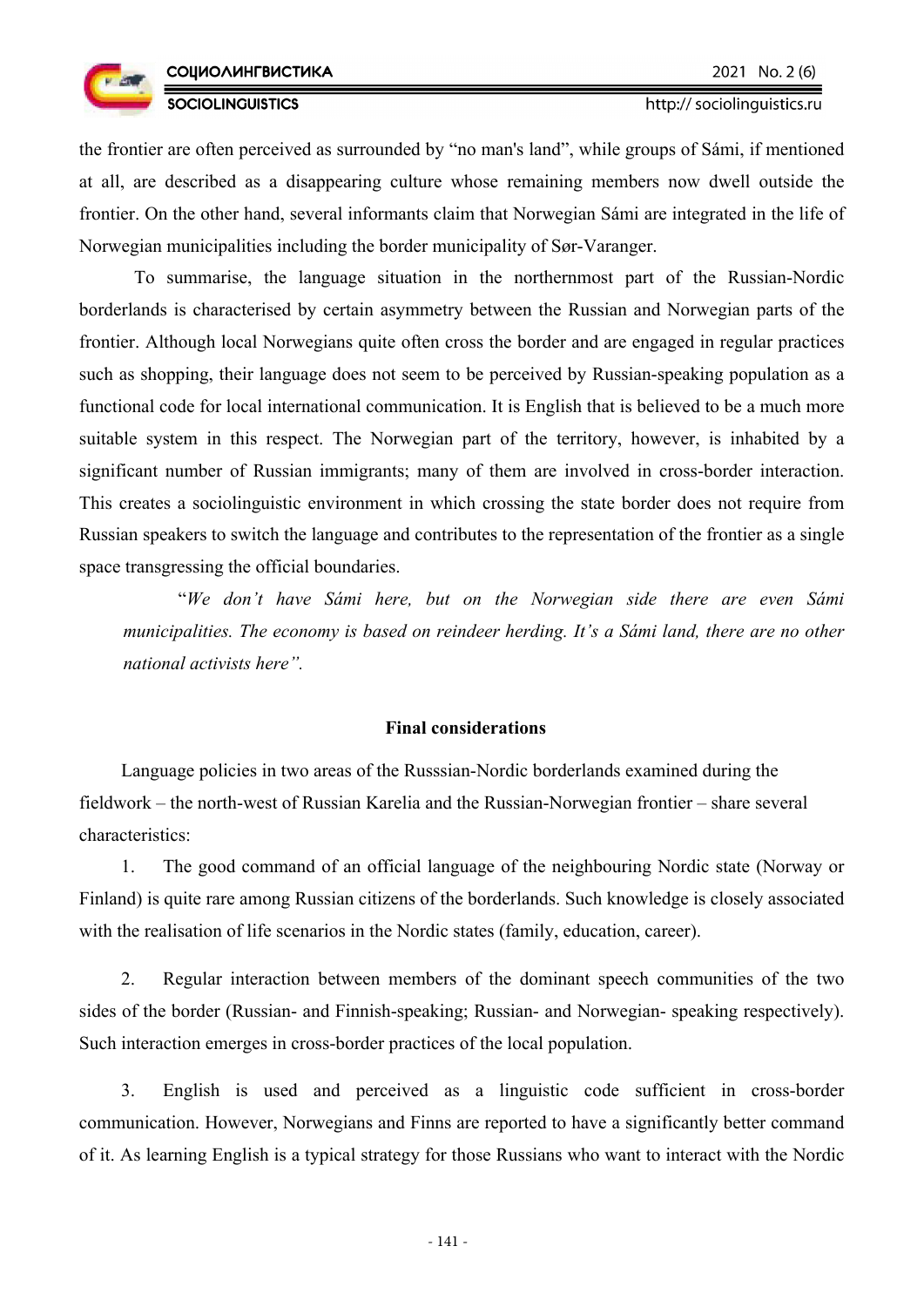

http:// sociolinguistics.ru

neighbours, it serves the function of a lingua franca while any of the official languages of the region cannot play this role.

Nevertheless, there are several important differences related to language policies in the two areas:

1. There are more options for learning Finnish in Russian Karelia than options for learning Norwegian in the Russian-Norwegian frontier. Perhaps, it is connected with the fact that the demand for Finnish language education is greater. On the other hand, Russians frequently engaged in crossborder trips to Norway do not feel the need to learn the Nordic language since they perceive the frontier as a functional space where a Russian-speaker does not have an inevitable necessity to switch the linguistic code for certain practices.

2. Northern Karelians, despite being a minority, seem to have a symbolic role of an ethnic group that connects Russian and Finnish parts of the region. Finnish and the local dialect of Karelian are perceived by the speech community as mutually intelligible. Finns (especially those who have Karelian ancestry) are said to support the local Karelian community. Sámi of the Kola peninsula appear to be out of the context of the Russian-Norwegian cross-border interaction. The borderland population (at least its Russian-speaking part) are mostly not aware of their current sociolinguistic situation, the cross-state events and programmes involving Nordic and Russian Sámi do not seem to have any noticeable effect on attitudes of the dominant speech community towards indigenous languages and cultures.

3. The population structure both in Russian Karelia and Murmansk Oblast has been substantially formed by migration of industrial workers during the Soviet period. Therefore, it is considered multiethnic (among the most frequently mentioned immigrated minorities are Ukranians and Belarussians). However, the two areas differ in terms of attitudes and actual practices related to them. In Karelia, there are groups of activists organising regular events whereas in the Russianspeaking part of the Russian-Norwegian borderlands, ethnic heterogeneity of the local population functions mostly as a collective identity narrative and diversity is not actively manifested in the current social context.

As mentioned earlier, the current study has a quite limited territorial scope. Both the Nordic side of the region (still unavailable for field research due to the pandemic-related restrictions) and some other Russian parts of the borderlands (for instance, south-west of the Republic of Karelia and western areas of Leningrad Oblast) are yet to be examined. Besides, there are a number of issues related to language policies and identification processes in the modern Russian-Nordic borderlands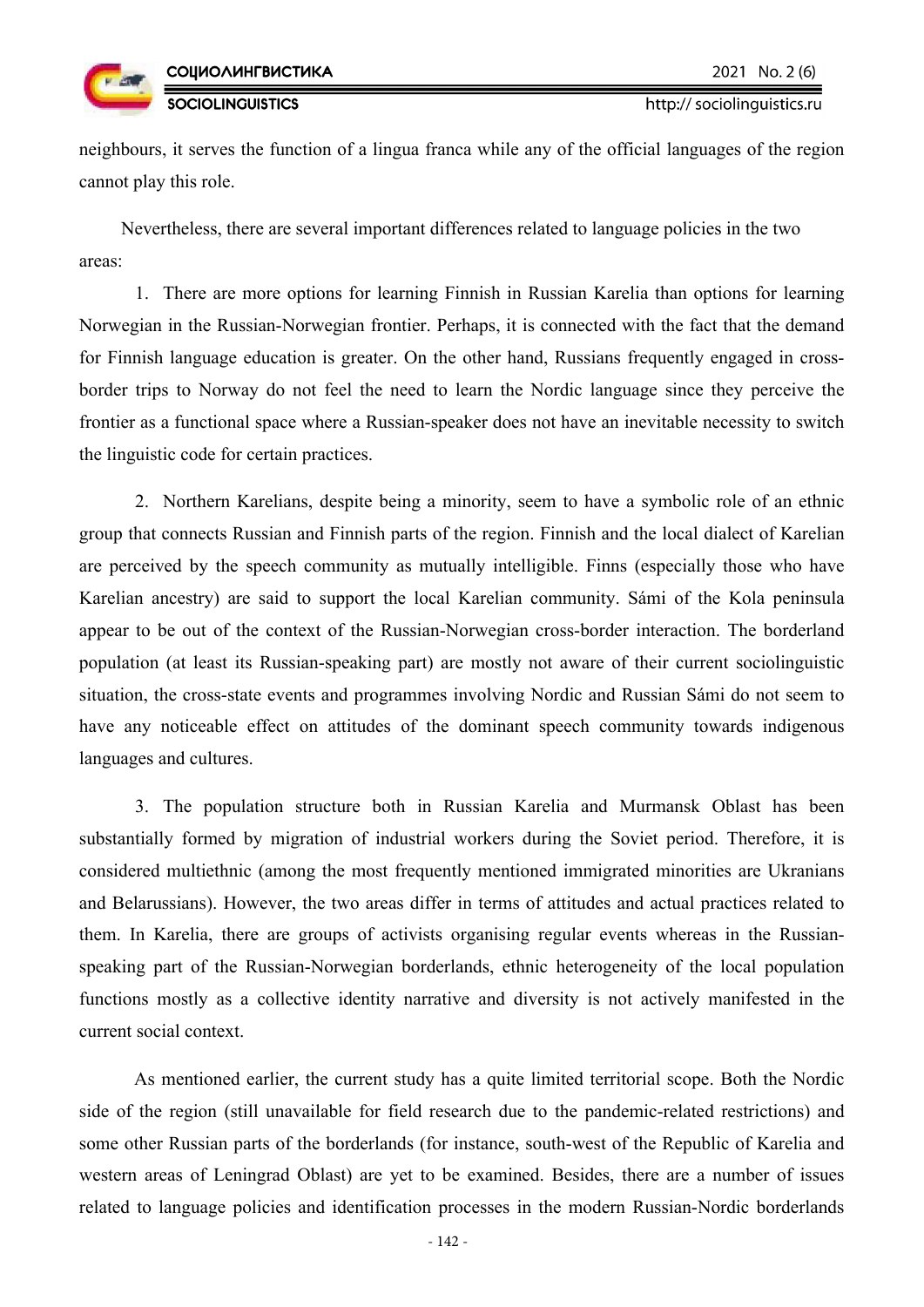

**SOCIOLINGUISTICS** 

that have to be investigated, such as the role of ethnic minorities, local authorities' language management, etc. These research paths might lead to a more complex sociolinguistic analysis of the "crossroads of cultures" in the Russian-Nordic borderlands.

## **References**

- *Aure, M.* (2011) Borders of understanding: re-making frontiers in the Russian–Norwegian contact zone // Ethnopolitics. 10(2). Pp. 171–186.
- *Gorter, D.* (2006). The Study of Linguistic Landscape as a New Approach to Multilingualism // International Journal of Multilingualism. Vol. 3. Pp. 1–6.
- *Johnstone, B*. (1996) The linguistic individual: Self-expression in language and linguistics. Oxford University Press.
- *Kolossov, V., Scott, J.W.* (2012) Karelia: A Finnish-Russian borderland on the edge of the neighbourhood // In the EU-Russia Borderland: New contexts for regional co-operation. Routledge. Pp. 194–210.
- *Mikhailova, E.* (2014) Nikel and Kirkenes: a Twin City Pair over the Polar Circle. European Regional Science Association.
- *Mullonen, I.I., Kuzmin, D.V.(*2008) Granicy toponimnyh arealov Karelii. Materialy atlasa. Granicy i kontaktnye zony v istorii i kul'ture Karelii i sopredel'nyh regionov. [Boundaries of toponymic areas of Karelia. Atlas materials. Borders and contact zones in the history and culture of Karelia and neighboring regions] // Gumanitarnye issledovaniya. 1. Pp. 217–256. (In Russ.)
- *Rogova, A.* (2009) "Chicken Is Not a Bird Kirkenes Is Not Abroad": Borders and Territories in the Perception of the Population in a Russian-Norwegian Borderland // Journal of Northern Studies. 1. Pp 31–42.
- *Skrebtsova, T.G.* (2019) Ob aktivizacii slovoobrazovatel'noj modeli s suffiksom *-k (a)* v sovremennoj russkoj razgovornoj rechi (*molochka, yuvelirka, stiralka*). [On the activation of the wordformation model with the suffix *-k (a)* in modern Russian colloquial speech (*milk, jewelry,* washing machine)] // Sovremennaya russkaya leksikologiya, leksikografiya i lingvogeografiya, sbornik statej. Pp. 238–245. (In Russ)

*Spolsky, B. (*2004). Language policy. Cambridge University Press.

## **Примечание**

Исследование выполнено в рамках Программы фундаментальных исследований НИУ ВШЭ в 2021 г.

**Алексей Маркович Рыжков –** стажер-исследователь Лаборатории социогуманитарных исследований Севера и Арктики, Национальный исследовательский университет «Высшая школа экономики»

Адрес: 105066, Россия, Москва, Старая Басманная ул., д. 21/4, стр. 1, офис 510.

Эл. адрес: loehus@gmail.com.

**Эвелина Олеговна Петрова** – независимый исследователь, выпускница магистерской программы «Языковая политика в условиях этнокультурного разнообразия» НИУ ВШЭ.

Адрес: 105066, Россия, Москва, Старая Басманная ул., д. 21/4, стр. 1.

Эл. адрес: eveepet $(a)$ gmail.com.

**Андриан Викторович Влахов** – старший преподаватель, научный сотрудник Лаборатории социогуманитарных исследований Севера и Арктики, Национальный исследовательский университет «Высшая школа экономики»